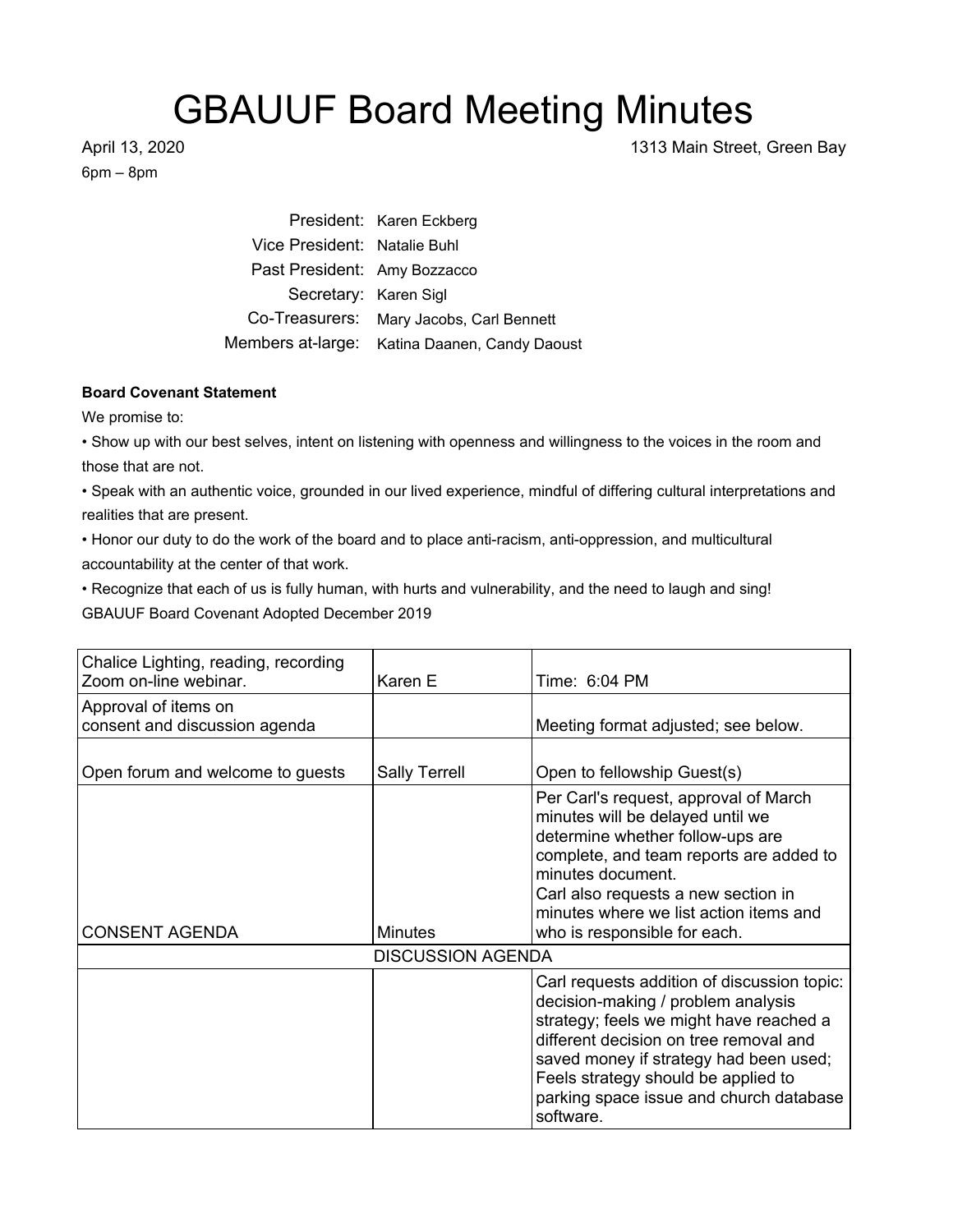| COVID-19 | Check-In                                            | All board members report doing well.<br><b>GBAUUF Zoom social gatherings on</b><br>Sundays at 11:00 after FVUU virtual<br>services; next Sunday town hall meeting<br>will take place at 11:30 on Zoom.                                                                             |
|----------|-----------------------------------------------------|------------------------------------------------------------------------------------------------------------------------------------------------------------------------------------------------------------------------------------------------------------------------------------|
|          | <b>Blood Drive</b>                                  | Need 20 donations scheduled to hold a<br>drive at our building; have nine so far.<br>Send email to admin regarding additional<br>confirmed donors.                                                                                                                                 |
|          | <b>Food Drive</b>                                   | Paul's Pantry; Natalie B is organizing.<br>Karen E will be at UU on Wed. to accept<br>donations.                                                                                                                                                                                   |
|          | What else can we<br>do to help?                     | Sew masks?                                                                                                                                                                                                                                                                         |
|          | Preparations for re-<br>opening of<br><b>GBAUUF</b> | Joe E has turned off power to all<br>electronics to conserve electricity, will<br>need to turn back on, turn heat on, deep<br>clean. Diane A did clean the week before<br>we shut down. Katina D has mapped out<br>service plans through end of May, if we<br>can meet that early. |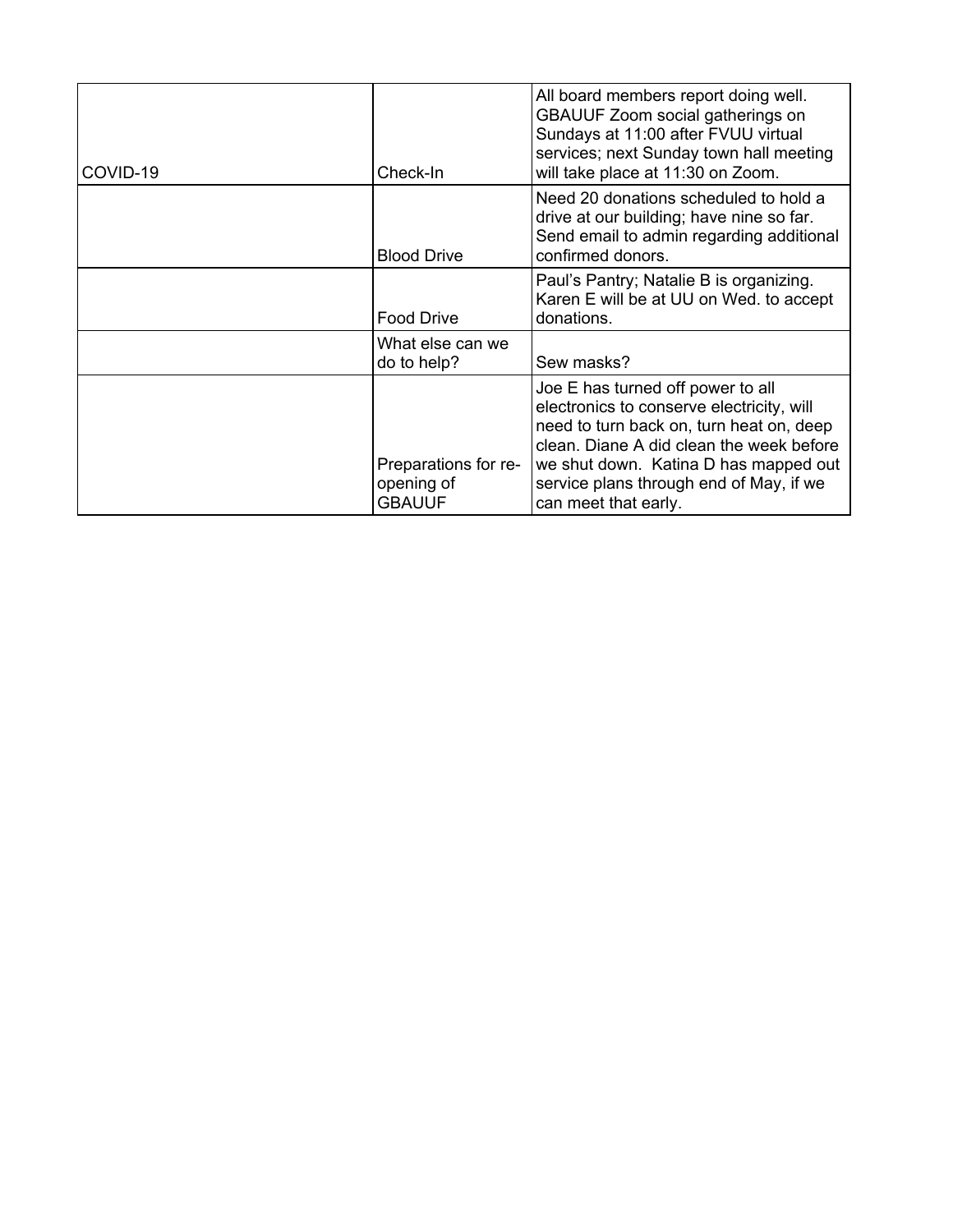| <b>Team Updates</b> | <b>Facilities</b> | Tree and wood removed for \$800.<br>Parking lot estimate was very high;                  |
|---------------------|-------------------|------------------------------------------------------------------------------------------|
|                     |                   | nearing \$100,000 with extension. Carl                                                   |
|                     |                   | suggests a capital campaign if our                                                       |
|                     |                   | attendance increases. Another estimate                                                   |
|                     |                   | should be coming for removal of bollards                                                 |
|                     |                   | which would allow addition of nine                                                       |
|                     |                   | parking spaces. (Carl B to follow up) Carl                                               |
|                     |                   | B to note how often parking lot is full,                                                 |
|                     |                   | once services reconvene.                                                                 |
|                     |                   | Basement reno - not a budget item; need                                                  |
|                     |                   | capital campaign. Katina and Carl object<br>to tabling this item. Katina suggests an     |
|                     |                   | exploratory committee; agenda item for                                                   |
|                     |                   | the town hall meeting; see if there is                                                   |
|                     |                   | interest. Carl B suggests use of basement                                                |
|                     |                   | for soup sundays, weddings, etc.                                                         |
|                     |                   | Lighting of outdoor sign has been                                                        |
|                     |                   | completed, per Michael. Katina inquires                                                  |
|                     |                   | of Michael how long bulbs should last.                                                   |
|                     |                   | Discussion of hours sign should be lit;<br>light pollution, electricty use are concerns. |
|                     |                   | Lawn Care - may contract with Steve                                                      |
|                     |                   | Gruselle; or may now have enough                                                         |
|                     |                   | volunteers (Natalie, Carl, Doug Gjerde,                                                  |
|                     |                   | Chip Bircher, Karen S). Natalie will email                                               |
|                     |                   | Michael and cc admin and board. Karen                                                    |
|                     |                   | E will notify Steve Gruselle that we will                                                |
|                     |                   | handle ourselves.                                                                        |
|                     |                   | Playground Equipment matching proposal<br>from anonymous donor, received by Amy          |
|                     |                   | B during canvass; too late to make part of                                               |
|                     |                   | canvass. Choose equipment, insurance,                                                    |
|                     |                   | wood chips - Michael previously looked                                                   |
|                     |                   | into. Katina suggests we bring to the town                                               |
|                     |                   | hall; ask for interest / organizers. Amy B                                               |
|                     |                   | to consult with her parents, who have                                                    |
|                     |                   | some familiarity with Rainbow equipment.                                                 |
|                     |                   | Natalie B - wants to email those<br>interested in the outdoor space to see if            |
|                     |                   | any of that group want to do more in                                                     |
|                     |                   | regard to the parking lot.                                                               |
|                     |                   | Mark G took small plants home to take                                                    |
|                     |                   | care of; large plants are still at building                                              |
|                     |                   | and being watered.                                                                       |
|                     |                   | Terry Auger - paint trim? Carl B notes                                                   |
|                     |                   | some wood may need replacement                                                           |
|                     |                   | Katina will email Terry A.                                                               |
|                     |                   |                                                                                          |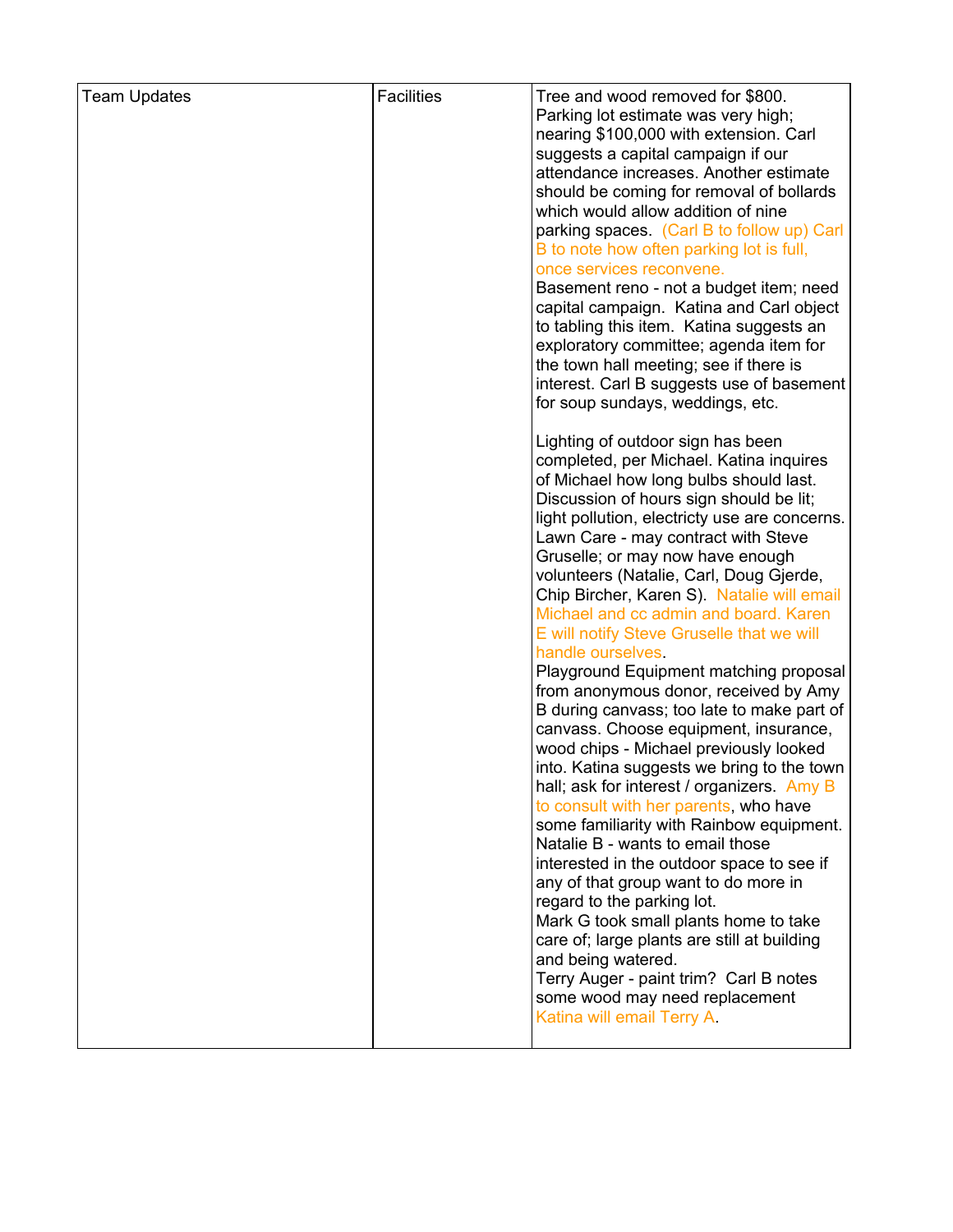| <b>Caring Committee</b>    | Karen B has been reaching out to those<br>members who live alone each week to<br>make sure they are okay; sent out 3<br>plants, cards, etc. Those reached have<br>been very receptive and grateful.<br>Margaret K also helped with Membership<br>aspect, sent list of people that have not<br>attended UU in awhile; Candy & Janice<br>have reached out to all of them. Candy<br>wants to add note to UU Connect for any<br>unemployed members or friends in need<br>of anything, to let committee know by<br>contacting the admin. Natalie B suggests<br>offer for specific needs i.e. prescription<br>pick-ups, grocery pick-ups, etc.                                                                                                                                                                                                     |
|----------------------------|----------------------------------------------------------------------------------------------------------------------------------------------------------------------------------------------------------------------------------------------------------------------------------------------------------------------------------------------------------------------------------------------------------------------------------------------------------------------------------------------------------------------------------------------------------------------------------------------------------------------------------------------------------------------------------------------------------------------------------------------------------------------------------------------------------------------------------------------|
| Religious<br>Enrichment    | Karen E has been discussing RE<br>curiculum with Kim Brumm.                                                                                                                                                                                                                                                                                                                                                                                                                                                                                                                                                                                                                                                                                                                                                                                  |
| Finance                    | Canvass update 50 pledges for \$52,032;<br>41 members and 9 friends pledged. 96%<br>of our goal. Carl B says mortgage interest<br>can be reduced; keep paying down the<br>principal.<br>Carl says rollovers for specific groups, for<br>example, doesn't make sense; not how a<br>budget is built.<br>Natalie suggests that if a group is going<br>to generate their own funding (such as<br>musicians), they should keep track of<br>their funds themselves. Mary J says<br>groups should have their own treasurers.<br>Carl will check with Sam (finance<br>committee). Katina asks, what do other<br>church groups do? Natalie suggest<br>ancillary groups, like a booster club, could<br>open own account with several members<br>listed on account, would need a<br>connection to UU for accountability.<br>Tabling discussion for now. |
| Office Manager<br>Position | Hiring timeline needed. Carl B wants to<br>be part of interview team. This may be a<br>good time to train new admin. Karen E<br>will start advertising after the town hall<br>meeting.                                                                                                                                                                                                                                                                                                                                                                                                                                                                                                                                                                                                                                                       |